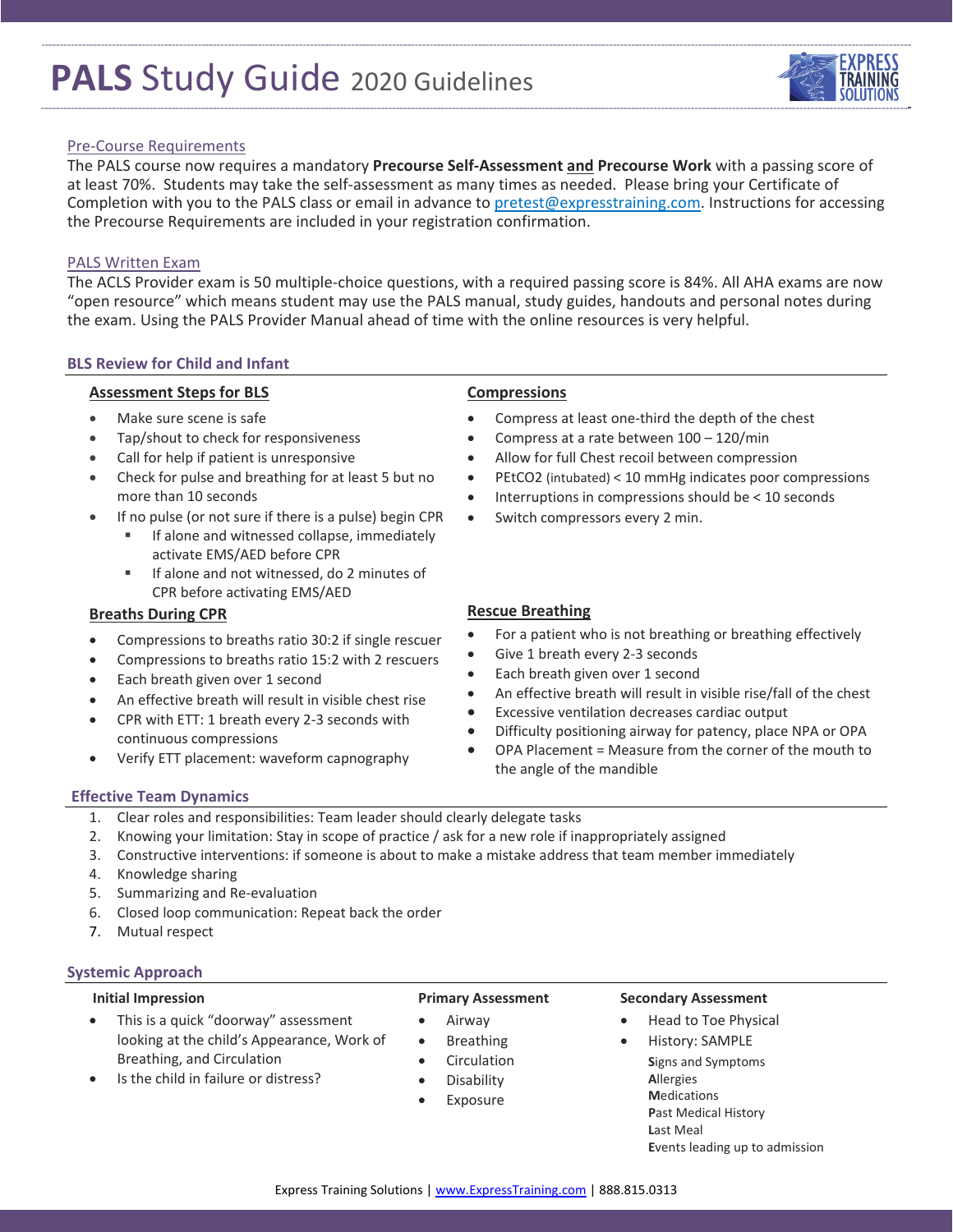# **PALS** Study Guide <sup>2020</sup> Guidelines



### **Respiratory**

- Grunting, associated with **Lung Tissue Disease**, is an attempt to maintain positive pressure and prevent collapse of the alveoli and small airways. Patient should be evaluated quickly, it may indicate respiratory distress or respiratory failure.
- **Upper Airway Obstructions** usually is associated with abnormal sounds (Stridor, hoarseness,) and increased WOB during the inspiratory phase. Examples include croup, epiglottis, foreign body, and anaphylaxis.
- **Respiratory Failure** is inadequate Oxygenation or inadequate Ventilation, or both.

### **Common Respiratory Complications**

#### **Upper Airway Obstruction**

- Inspiratory Stridor is a common finding
- Foreign Body, Croup, Epiglottitis, Anaphylaxis, Trauma
- VS, oxygen, monitor, IV, CXR, possible blood gas
- Nebulized Epi (Racemic Epinephrine), Steroids
- Keep child calm to prevent situation from worsening

#### **Lung Tissue Disease**

- Expiratory Grunting is a common finding
- Crackles often heard on auscultation
- Hypoxemia despite oxygen administration
- Pneumonia
- O2, monitor, IV, CXR, blood gas, CBC, Cultures
- Antibiotics within first hour, provide supportive care

# **Lower Airway Obstruction**

- Expiratory Wheezing is a common finding
- Asthma, Bronchiolitis
- VS, oxygen, monitor, IV, CXR, possible blood gas
- **•** Bronchodilator (Albuterol)
- Consider CPAP or BiPAP

### **Disordered Control of Breathing**

- Absent or abnormal breathing
- Toxins, poisons, head trauma, seizures
- Ensure adequate oxygen **and** ventilation
- Treat the underlying cause to correct

## **Shock / Circulatory**

- **IO placement** is an acceptable option if IV access cannot quickly be established. Contraindications to IO placement include previous attempts, infection, or crush injury in the same extremity.
- In Shock but BP is acceptable = **Compensated** / BP is unacceptable = **Hypotensive**
	- $\circ$  Acceptable BP is 70 + 2(age in years). Example: 4 y/o is compensated if his systolic pressure is greater than 78.

# **Common Shock / Circulatory Complications**

#### **Hypovolemic Shock**

- Blood or fluid loss
- Treat with fluid bolus and consider blood products
- Standard bolus: 20cc/kg of Isotonic Crystalloids (NS)
- Deliver bolus over 5 to 10 minutes

## **Cardiovascular Shock**

- Pulmonary edema and possible enlarged heart
- Consult Cardiology / 12 lead / Ultrasound
- Consider smaller/slower boluses if needed (10cc/kg)
- Consider CPAP/BiPap to mobilize fluids

## **Obstructive Shock**

- Must fix the underlying cause
- Examples: Cardiac Tamponade, Tension Pneumothorax
- Consider CPAP or BiPAP
- Tension Pneumothorax most common = needle decompression and chest tube

## **Distributive Shock**

- More common in individuals with a weak immune system such as cancer patients
- Support oxy and ventilation, support blood pressure
- Antibiotics within the first hour